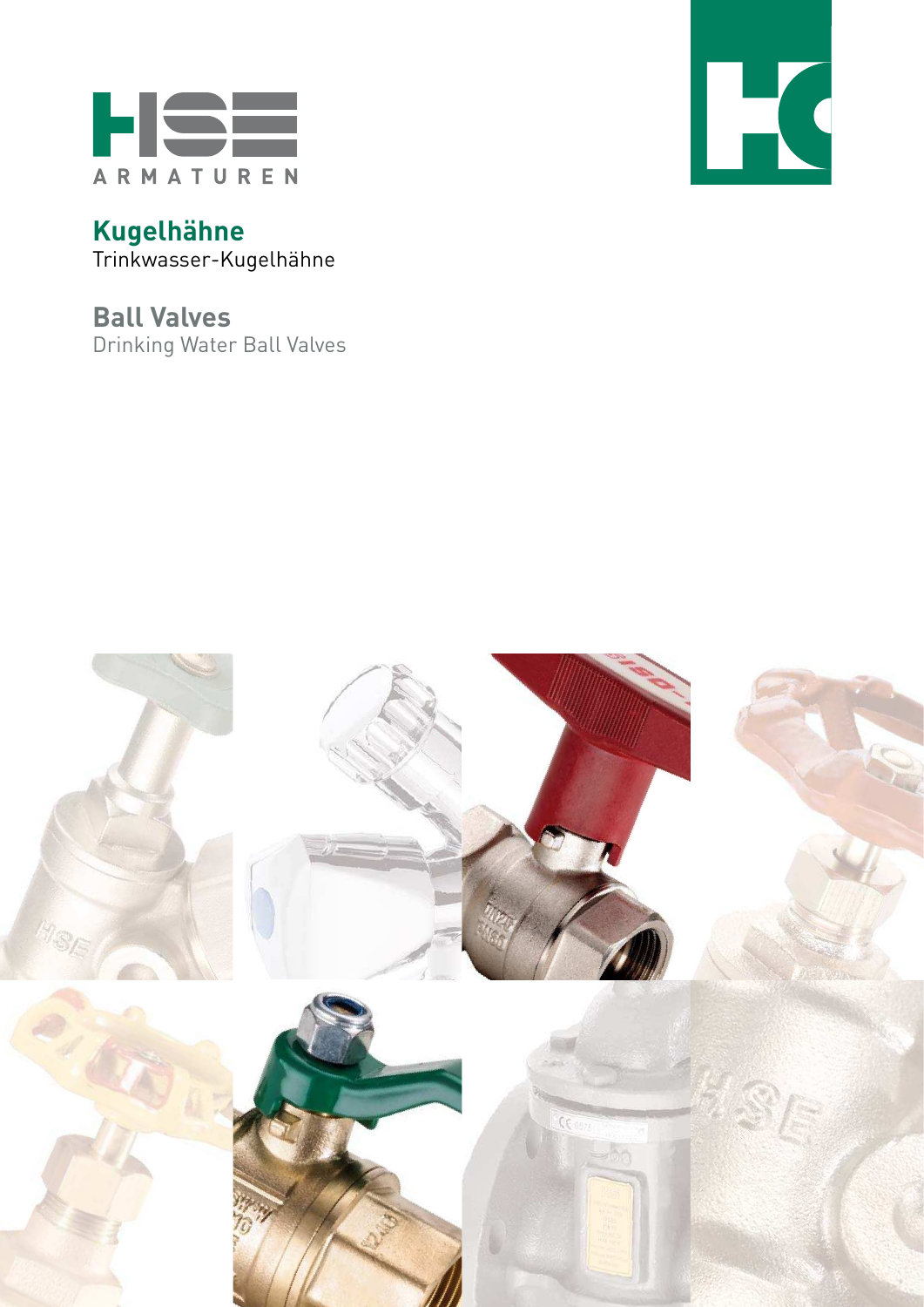**Heating and Gas Ball Valves**

| Art.-Nr./Bezeichnung<br>Art.-No./Article                                                                                                                                                                                                                                                                                                                                                       | Abmessung<br><b>Dimension</b>                                                                               | <b>Baulänge</b><br>Length                                           | Gewicht g<br>Weight g                                                               |  |
|------------------------------------------------------------------------------------------------------------------------------------------------------------------------------------------------------------------------------------------------------------------------------------------------------------------------------------------------------------------------------------------------|-------------------------------------------------------------------------------------------------------------|---------------------------------------------------------------------|-------------------------------------------------------------------------------------|--|
| Art.-Nr. 1440<br>Gas-Kugelhahn, matt verchromt<br>DIN EN 331, Gehäuse aus Messing CW 617 N<br><b>Schwer-Modell MOP 5</b><br>Stahlhebel, verzinkt, mit gelbem Kunststoffüberzug<br>mit DVGW-Zulassung<br>Gas ball valve, rough chrome-plated<br>DIN EN 331, body hot pressed brass MS 58<br>heavy type MOP 5<br>galvanized steel lever, yellow plastic coated<br>with DVGW-approval             | 3/8"<br>$1/2$ "<br>$3/4$ "<br>1"<br>11/4<br>$11/2$ "<br>2"                                                  | 59<br>59<br>67<br>80<br>96<br>106<br>131                            | 170<br>200<br>300<br>500<br>740<br>1.140<br>1.860                                   |  |
| Art.-Nr. 1450<br>Kugelhahn aus Pressmessing MS 58, matt verchromt<br>Schwer-Modell, mit vollem zylindrischen Durchgang<br>Stahlhebel, formgepresst, rot lackiert<br><b>PN 50</b><br>Ball valve, hot pressed brass MS 58, rough chrome-plated<br>heavy type, with full cylindric passage<br>profiled steel lever, red<br><b>PN 50</b>                                                           | $1/4$ "<br>3/8"<br>$1/2$ "<br>$3/4$ "<br>1 <sup>th</sup><br>11/4"<br>$11/2$ "<br>2"<br>$21/2$ "<br>3"<br>4" | 38<br>38<br>56<br>68<br>80<br>90<br>100<br>125<br>135<br>170<br>195 | 140<br>140<br>220<br>360<br>560<br>780<br>1.210<br>2.020<br>3.790<br>5.370<br>9.250 |  |
| Art.-Nr. 1452<br>Kugelhahn UNIVERS, matt verchromt<br><b>Normal-Modell aus Pressmessing MS 58</b><br>mit vollem zylindrischen Durchgang<br>Stahlhebel, verzinkt, mit rotem Kunststoffüberzug<br><b>PN 30</b><br>Ball valve UNIVERS, rough chrome-plated<br>standard type, hot pressed brass MS 58<br>with full cylindirc passage<br>galvanized steel lever, red plastic coated<br><b>PN 30</b> | 3/8"<br>$1/2$ "<br>$3/4$ "<br>1"<br>11/4<br>$11/2$ "<br>2"<br>$21/2$ "<br>3"                                | 41<br>50<br>56<br>66<br>74<br>88<br>102<br>127<br>144               | 120<br>180<br>270<br>430<br>570<br>850<br>1.360<br>2.430<br>3.670                   |  |
| Art.-Nr. 1454<br>Kugelhahn UNIVERS, matt verchromt<br><b>Normal-Modell aus Pressmessing MS 58</b><br>mit vollem zylindrischen Durchgang<br>mit Flügelgriff<br><b>PN 30</b><br>Ball valve UNIVERS, rough chrome-plated<br>standard type, hot pressed brass MS 58<br>with full cylindric passage<br>with butterfly handle                                                                        | 3/8"<br>$1/2$ "<br>$3/4$ "<br>1 <sup>th</sup><br>11/4                                                       | 41<br>50<br>56<br>66<br>74                                          | 90<br>150<br>230<br>380<br>510                                                      |  |

**PN 30**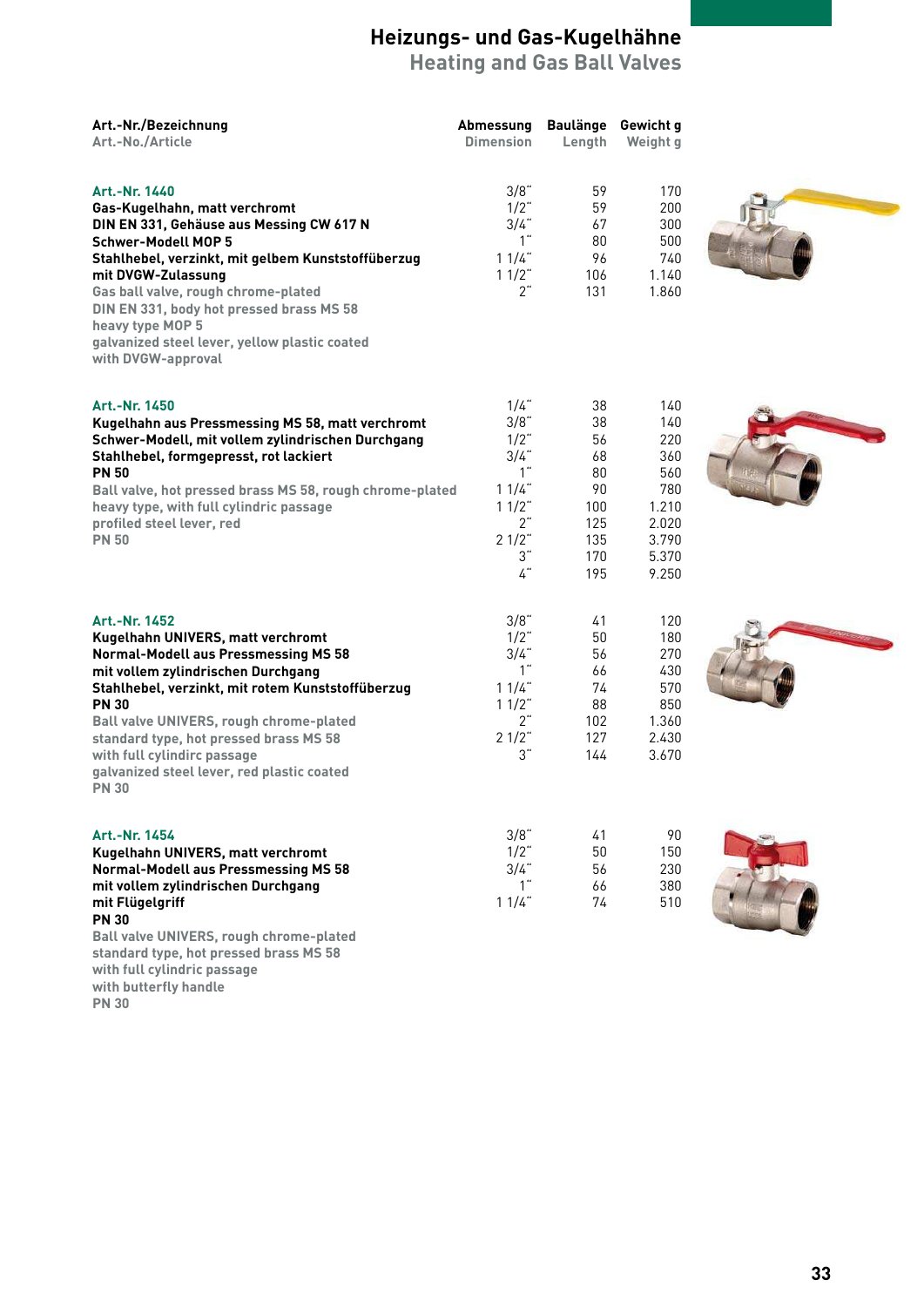**Heating and Gas Ball Valves**

|                                                                                                                                                                                                                                                                                                                                                                    | Art.-Nr./Bezeichnung<br>Art.-No./Article                                                                                                                                                                                                                                                                                                        | Abmessung<br><b>Dimension</b>                 | Length                                                 | Baulänge Gewicht g<br>Weight g             |
|--------------------------------------------------------------------------------------------------------------------------------------------------------------------------------------------------------------------------------------------------------------------------------------------------------------------------------------------------------------------|-------------------------------------------------------------------------------------------------------------------------------------------------------------------------------------------------------------------------------------------------------------------------------------------------------------------------------------------------|-----------------------------------------------|--------------------------------------------------------|--------------------------------------------|
| Art.-Nr. 1455<br>Kugelhahn aus Pressmessing MS 58, matt verchromt<br>mit vollem Durchgang<br>einerseits Innengewinde, andererseits Außengewinde<br>Stahlhebel, formgepresst, rot lackiert<br><b>PN 30</b><br>Ball valve, hot pressed brass MS 58, rough chrome-plated<br>with full passage<br>female thread/male thread, profiled steel lever, red<br><b>PN 30</b> | $1/4$ "<br>3/8"<br>$1/2$ "<br>$3/4$ "<br>1"<br>11/4<br>$11/2$ "<br>2"                                                                                                                                                                                                                                                                           | 51<br>39<br>50<br>58<br>67<br>78<br>92<br>107 | 100<br>130<br>190<br>260<br>430<br>590<br>840<br>1.390 |                                            |
|                                                                                                                                                                                                                                                                                                                                                                    | Art.-Nr. 1485<br>Kugelhahn aus Pressmessing MS 58, matt verchromt<br>mit vollem Durchgang<br>einerseits Innengewinde, andererseits Außengewinde<br>mit Flügelgriff<br><b>PN 30</b><br>Ball valve, hot pressed brass MS 58, rough chrome-plated<br>with full passage<br>female thread/male thread<br>with butterfly handle<br><b>PN 30</b>       | 3/8"<br>$1/2$ "<br>3/4"<br>1"<br>11/4         | 39<br>50<br>58<br>67<br>78                             | 110<br>160<br>290<br>360<br>560            |
|                                                                                                                                                                                                                                                                                                                                                                    | Art.-Nr. 1456<br>Kugelhahn aus Pressmessing MS 58, matt verchromt<br>mit Anschlussverschraubung<br>einerseits Innengewinde, andererseits Außengewinde<br>mit Flügelgriff<br>Ball valve, hot pressed brass MS 58, rough chrome-plated<br>with connection union<br>female thread/male thread<br>with butterfly handle                             | $1/2$ "<br>3/4"<br>1"<br>11/4"                | 70<br>80<br>89<br>130                                  | 190<br>300<br>630<br>680                   |
|                                                                                                                                                                                                                                                                                                                                                                    | Art.-Nr. 1457<br>Kugelhahn aus Pressmessing MS 58, matt verchromt<br>mit vollem Durchgang, mit Entleerung<br>Stahlhebel, verzinkt, mit rotem Kunststoffüberzug<br><b>PN 30</b><br>Ball valve, hot pressed brass MS 58, rough chrome-plated<br>with full passage<br>with discharge<br>galvanized steel lever, red plastic coated<br><b>PN 30</b> | $1/2$ "<br>3/4"<br>1"<br>11/4<br>11/2<br>2"   | 54<br>60<br>74<br>82<br>93<br>108                      | 230<br>320<br>480<br>630<br>1.000<br>1.430 |
|                                                                                                                                                                                                                                                                                                                                                                    | Art.-Nr. 1467<br>Kugelhahn aus Pressmessing MS 58, matt verchromt<br>mit vollem Durchgang, mit Entleerung<br>mit Flügelgriff<br><b>PN 30</b><br>Ball valve, hot pressed brass MS 58, rough chrome-plated<br>with full passage<br>with discharge<br>with butterfly handle                                                                        | $1/2$ "<br>3/4"<br>1"<br>11/4                 | 54<br>60<br>74<br>82                                   | 200<br>290<br>460<br>680                   |

**PN 30**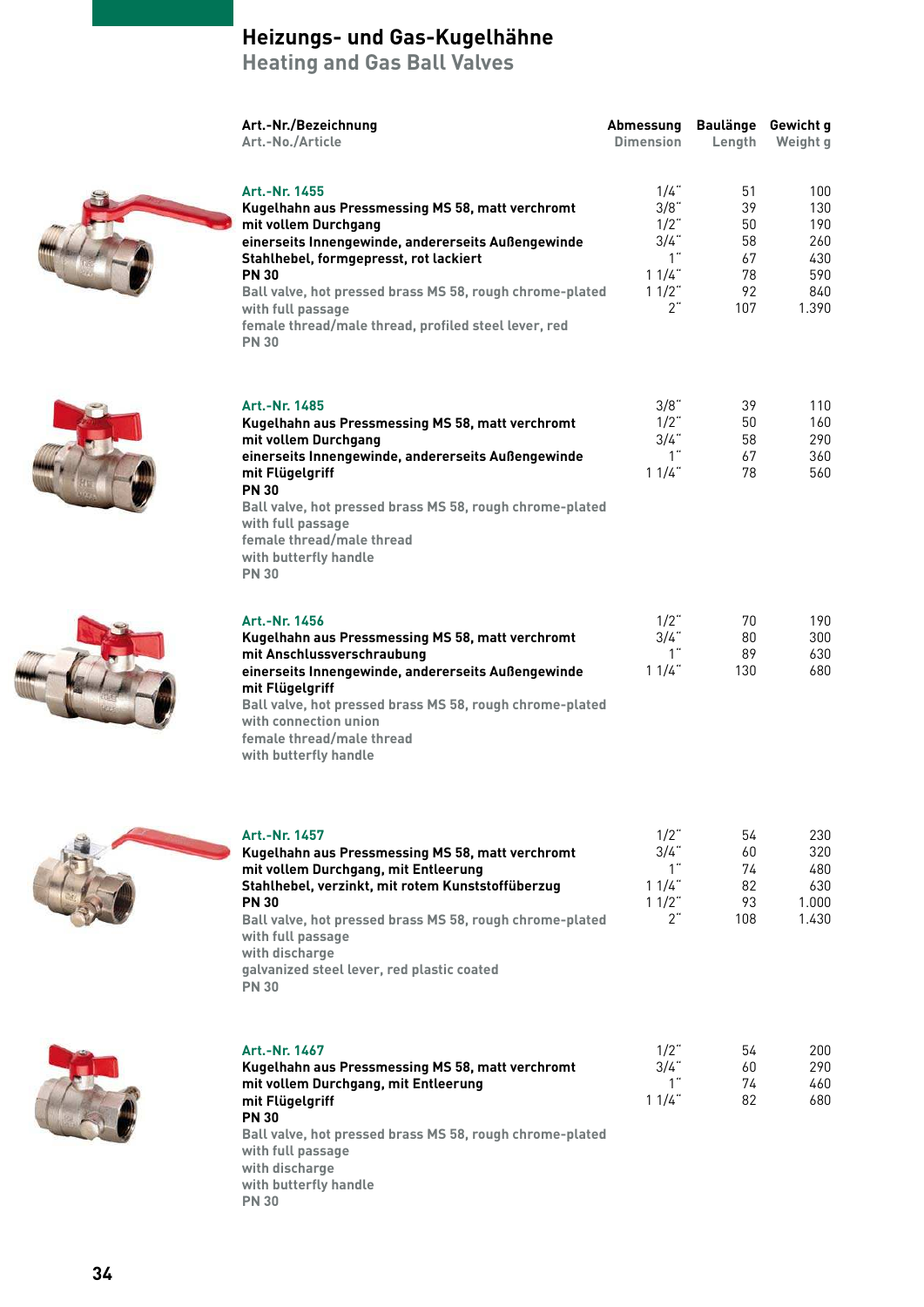**Heating and Gas Ball Valves**

| Art.-Nr./Bezeichnung<br>Art.-No./Article                                                                                                                                                                                                                                                                                      | Abmessung<br><b>Dimension</b>                                                         | <b>Baulänge</b><br>Length                                   | Gewicht g<br>Weight g                                                    |  |
|-------------------------------------------------------------------------------------------------------------------------------------------------------------------------------------------------------------------------------------------------------------------------------------------------------------------------------|---------------------------------------------------------------------------------------|-------------------------------------------------------------|--------------------------------------------------------------------------|--|
| Art.-Nr. 1460<br>Mini-Kugelhahn, verchromt<br>aus Sechskant-Stangenmaterial<br>mit 2 x Innengewinde<br>mit Flügelgriff<br><b>PN 10</b><br>Mini-ball valve, chrome-plated<br>hexagon brass<br>female threads<br>with butterfly handle<br><b>PN 10</b>                                                                          | $1/4$ "<br>3/8"<br>$1/2$ "                                                            | 39<br>40<br>45                                              | 110<br>110<br>120                                                        |  |
| Art.-Nr. 1465<br>Mini-Kugelhahn, verchromt<br>aus Sechskant-Stangenmaterial<br>mit 1x Innen- und 1x Außengewinde<br>mit Flügelgriff<br><b>PN 10</b><br>Mini-ball valve, chrome-plated<br>hexagon brass<br>female thread/male thread<br>with butterfly handle<br><b>PN 10</b>                                                  | $1/4$ "<br>3/8"<br>$1/2$ "                                                            | 39<br>40<br>45                                              | 100<br>90<br>110                                                         |  |
| Art.-Nr. 1470<br>Kugelhahn aus Pressmessing MS 58, matt verchromt<br>mit reduziertem Durchgang<br><b>Hebel aus Alu-Druckguss</b><br><b>PN 20</b><br>Ball valve, hot pressed brass MS 58, rough chrome-plated<br>with reduced passage<br>lever, Alu-diecasting<br><b>PN 20</b>                                                 | 3/8"<br>$1/2$ "<br>$3/4$ "<br>1"<br>11/4<br>$11/2$ "<br>2"<br>$21/2$ "<br>3"<br>$4$ " | 50<br>46<br>53<br>62<br>70<br>82<br>93<br>115<br>139<br>157 | 130<br>120<br>180<br>280<br>420<br>540<br>880<br>2.290<br>3.380<br>6.360 |  |
| Art.-Nr. 1471<br>Kugelhahn aus Pressmessing MS 58, matt verchromt<br>mit reduziertem Durchgang<br>mit Flügelgriff<br><b>PN 20</b><br>Ball valve, hot pressed brass MS 58, rough chrome-plated<br>with reduced passage<br>with butterfly handle<br><b>PN 20</b>                                                                | 3/8"<br>$1/2$ "<br>$3/4$ "<br>1"                                                      | 50<br>46<br>53<br>62                                        | 130<br>120<br>180<br>300                                                 |  |
| Art.-Nr. 1472<br>Lötkugelhahn aus Pressmessing MS 58, matt verchromt<br>mit vollem Durchgang, zum Weichlöten für Kupferrohr<br>Stahlhebel, verzinkt, mit rotem Kunststoffüberzug<br>Ball valve, hot pressed brass MS 58, rough chrome-plated<br>with full passage, with soldering ends for soft soldering<br>for copper tubes | 15 mm<br>$18 \text{ mm}$<br>$22 \text{ mm}$<br>28 mm<br>$35 \, \text{mm}$             | 53<br>60<br>70<br>85<br>98                                  | 180<br>210<br>350<br>480<br>720                                          |  |

**galvanized steel lever, red plastic coated**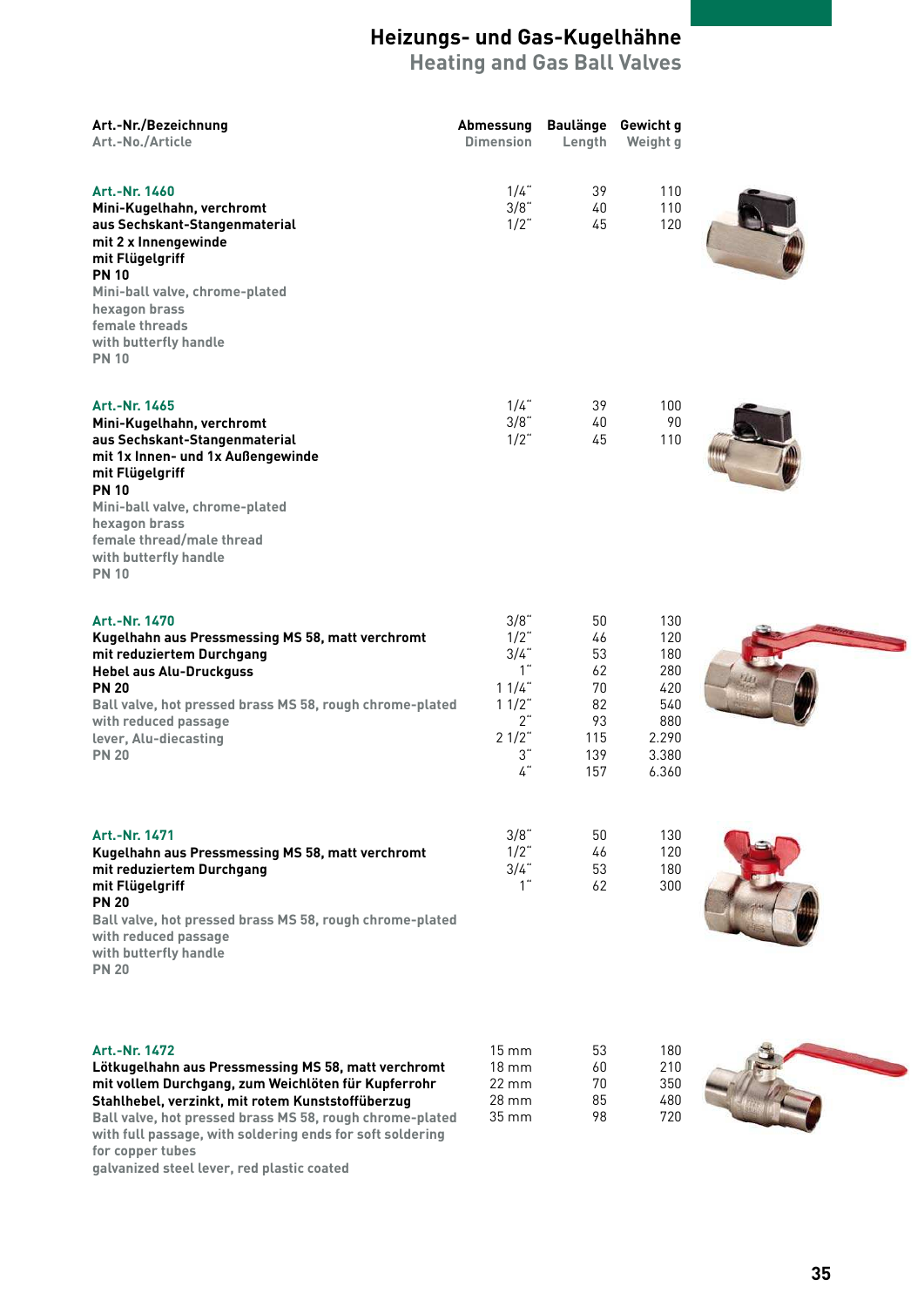**Heating and Gas Ball Valves**

| Art.-Nr./Bezeichnung<br>Art.-No./Article                                                                                                                                                                                                                                                                                                                  | Abmessung<br><b>Dimension</b>                                      | Baulänge Gewicht g<br>Length | Weight g                 |
|-----------------------------------------------------------------------------------------------------------------------------------------------------------------------------------------------------------------------------------------------------------------------------------------------------------------------------------------------------------|--------------------------------------------------------------------|------------------------------|--------------------------|
| Art.-Nr. 1473<br>Lötkugelhahn aus Pressmessing MS 58, matt verchromt<br>mit vollem Durchgang, zum Weichlöten für Kupferrohr<br>mit Flügelgriff<br>Ball valve, hot pressed brass MS 58, rough chrome-plated<br>with full passage, with soldering ends for soft soldering<br>for copper tubes<br>with butterfly handle                                      | $15 \, \text{mm}$<br>$18 \text{ mm}$<br>$22 \, \text{mm}$<br>28 mm | 53<br>60<br>70<br>85         | 140<br>170<br>280<br>430 |
| Art.-Nr. 1475<br>Pumpenkugelhahn<br>zum Direktanschluss an die Umwälzpumpe<br>10 Bar, 120°<br><b>Ball valve for heating pumps</b><br>for direct assembly at the circulating pump<br>10 bar, 120°                                                                                                                                                          | 1"                                                                 | 47                           | 200                      |
| Art.-Nr. 1476<br>Pumpenkugelhahn, matt verchromt<br><b>Gehäuse aus Pressmessing MS 58</b><br>ohne Schwerkraftbremse<br>Ball valve for heating pumps, rough chrome-plated<br>body hot pressed brass MS 58<br>without integrated check valve                                                                                                                | 1"                                                                 | 76                           | 320                      |
| Art.-Nr. 1477<br>Pumpenkugelhahn, matt verchromt<br><b>Gehäuse aus Pressmessing MS 58</b><br>mit Schwerkraftbremse<br>Ball valve for heating pumps, rough chrome-plated<br>body hot pressed brass MS 58<br>with integrated check valve                                                                                                                    | 1 <sup>th</sup>                                                    | 76                           | 340                      |
| Art.-Nr. 1482<br>Kugelhahn mit Press-Enden, aus Pressmessing MS 58<br>mit vollem Durchgang, mit Stahlhebel<br>zum Direktverpressen von Kupfer- bzw. Edelstahlrohren<br><b>PN 30</b><br>Ball valves with direct press ends, hot pressed brass MS 58<br>with full passage, with steel lever<br>suitable for copper or stainless steel tubes<br><b>PN 30</b> | $15 \, \text{mm}$<br>$18 \text{ mm}$<br>$22 \text{ mm}$<br>28 mm   | 82<br>84<br>100<br>105       | 150<br>190<br>240<br>440 |